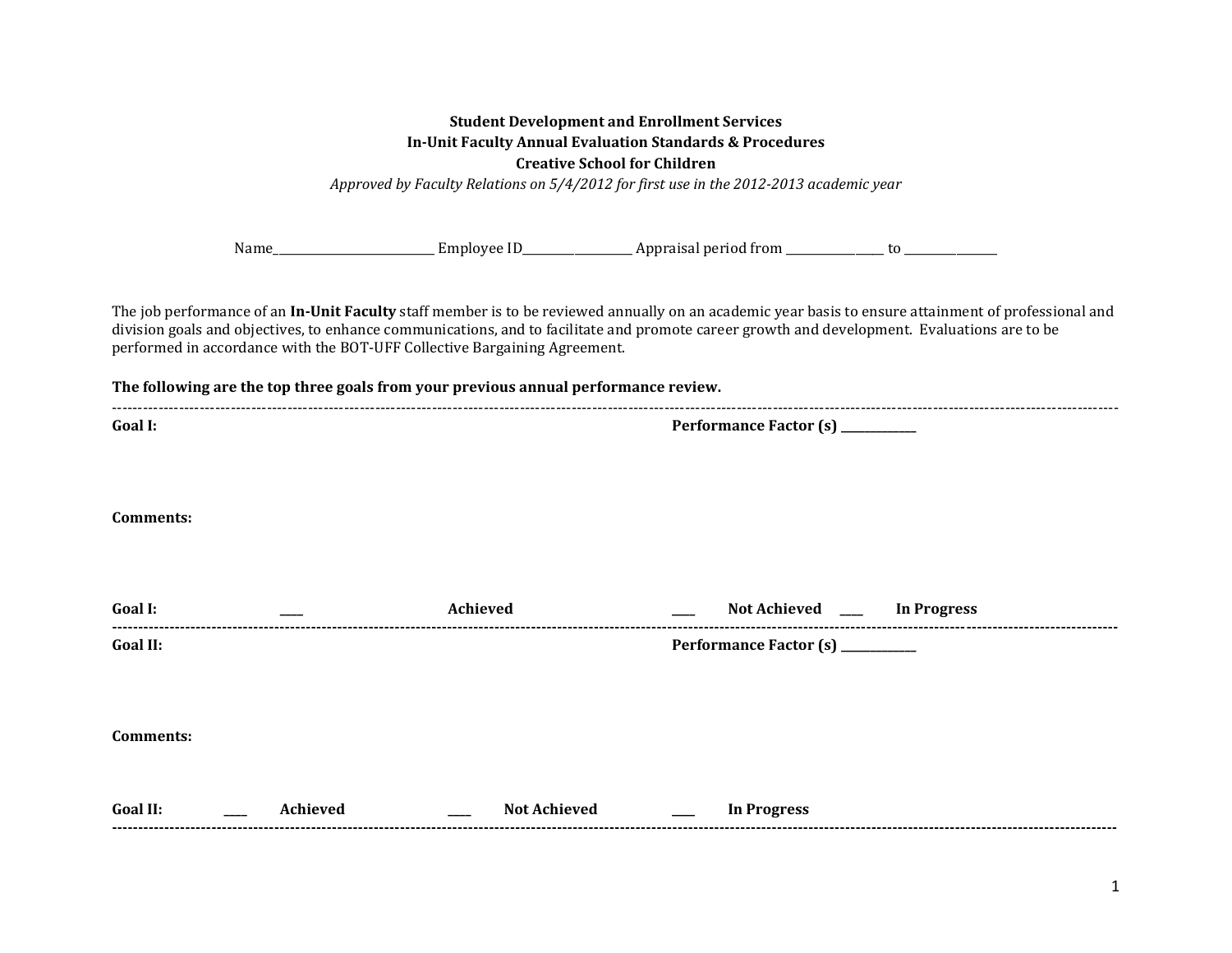**Goal III: Performance Factor (s) \_\_\_\_\_\_\_\_\_\_\_\_\_ Comments: Goal III: \_\_\_\_ Achieved \_\_\_\_ Not Achieved \_\_\_\_ In Progress** 

**------------------------------------------------------------------------------------------------------------------------------------------------------------------------------------------------**

### **LEGEND**

#### **O=Outstanding**

Highest standard of excellence, exemplary, visionary, exceptional, executing, innovative or leadership.

#### **AS=Above Satisfactory**

Excels, consistent accuracy, implements, encourages, ambitious, cohesive, initiative, highly competent, secure, or highly committed.

### **S=Satisfactory**

Satisfies general requirements, accurate, reliable, effective, flexible, basic strengths, appropriate conclusions, or harmonious.

# **C=Conditional**

Inconsistent, unsure, minimal, inadequate, ineffective, unreliable, reluctant, occasional or neglectful.

## **U=Unsatisfactory**

Unacceptable, consistently lacking, below standards, avoids, unable, unwilling, uncooperative, cannot relate, negligent, uninterested, or untrustworthy.

**NOTE: In order to receive an "AS" the employee must perform at the "S" level and "AS" level. In order to receive an "O" the employee must perform at the "S", "AS", and "O" level. Note: examples are not all inclusive; it is not necessary to meet all examples to achieve rating. Additional examples being used will be weighted as determined by the supervisor.**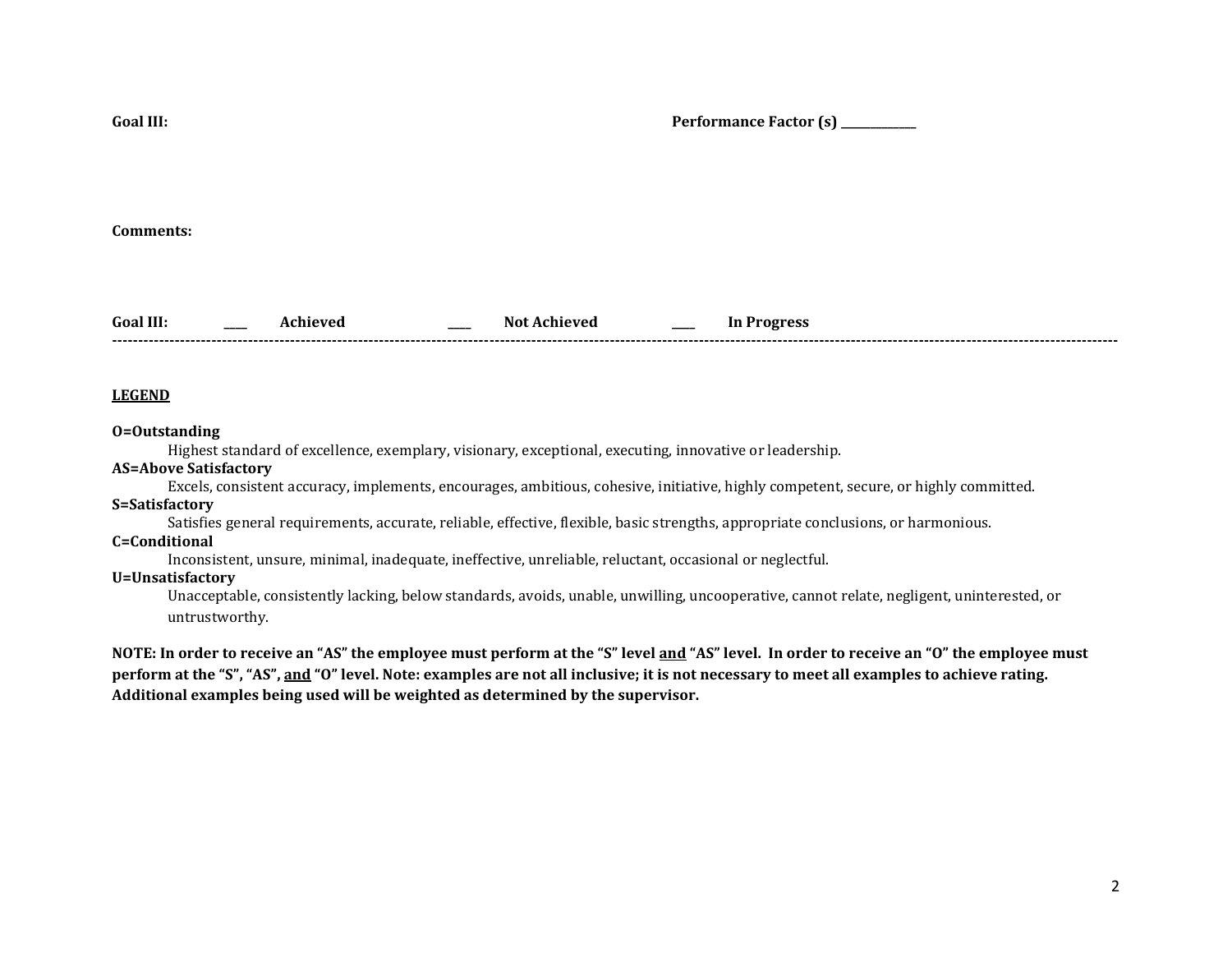| 1. Job Competency /<br>Knowledge:                                       | O: Participates in and contributes to ECE research (ex: contributions to CSC, UCF, local, state or National journals, newsletters, areas<br>that make an impact on improving quality in early education programs.).             |
|-------------------------------------------------------------------------|---------------------------------------------------------------------------------------------------------------------------------------------------------------------------------------------------------------------------------|
| Clear understanding<br>and knowledge of                                 | AS: Can mentor, train and role model DCF, DAP and NAEYC knowledge to others. (Ex: Assistant teachers, parents, students, and peers)                                                                                             |
| early childhood best<br>practices; fulfillment<br>of goals, objectives, | S: Understands and can demonstrate minimum DCF licensing Rules & Regulations as outlined in the 45-hour state training,<br>developmentally appropriate practice (DAP) and NAEYC quality standards of practice.                  |
| responsibilities and<br>outcomes. (Ex: DCF,<br>NAEYC).                  | C: Does not consistently demonstrate minimum DCF licensing rules & regulations, developmentally appropriate practice (DAP) and<br>NAEYC standards. Routine assistance from supervisor is necessary.                             |
|                                                                         | U: For a second consecutive evaluation period employee was not at an "S" satisfactory level as described within this performance factor.                                                                                        |
| 2. Job Competency<br>/ Skills:                                          | O: Parents are encouraged to be involved in the classroom development & planning process (Ex: parents have the opportunity to offer<br>cultural, culinary, linguistic, educational or familial contributions to the classroom). |
| Clear delivery of<br>early childhood<br>knowledge within the            | AS: Assistant teachers are mentored to get involved in the classroom development & planning process (ex: opportunities are presented<br>to contribute to lesson plans, class activities, field trip experiences, etc.).         |
| learning<br>environment;<br>maintains an                                | S: Classroom environment is established for ECE appropriateness. Lesson plans meet the individual needs of the children and meet<br>state & NAEYC standards of practice (Ex: emergent learning, Project Approach).              |
| appropriate pre-<br>school classroom<br>(program).                      | C: Does not consistently demonstrate a classroom environment for ECE appropriateness. Lesson plans do not consistently meet the<br>individual needs of the children, state or NAEYC standards.                                  |
|                                                                         | U: For a second consecutive evaluation period employee was not at an "S" satisfactory level as described within this performance factor.                                                                                        |
| 3. Judgment /<br><b>Decision Making:</b>                                | O: Collaborates with peers to make team decisions and can make sound, ethical judgment with little to no support. Solution focused.                                                                                             |
| The ability to discern                                                  | AS: Seeks support from administrators when decisions are out of the realm of responsibility (Ex: when state agencies need to be                                                                                                 |
| and prioritize                                                          | contacted for additional support as in child protective services (CPS) or developmental needs).                                                                                                                                 |
| responsibilities.                                                       |                                                                                                                                                                                                                                 |
|                                                                         | S: Ability to discern and prioritize responsibilities; managing multiple tasks; able to make sound decisions based on the needs of the<br>classroom, CSC & NAEYC.                                                               |
|                                                                         | C: Does not consistently demonstrate the ability to discern and prioritize responsibilities, manage multiple tasks or make sound<br>decisions based on the needs of the classroom, CSC and NAEYC.                               |
|                                                                         | U: For a second consecutive evaluation period employee was not at an "S" satisfactory level as described within this performance factor.                                                                                        |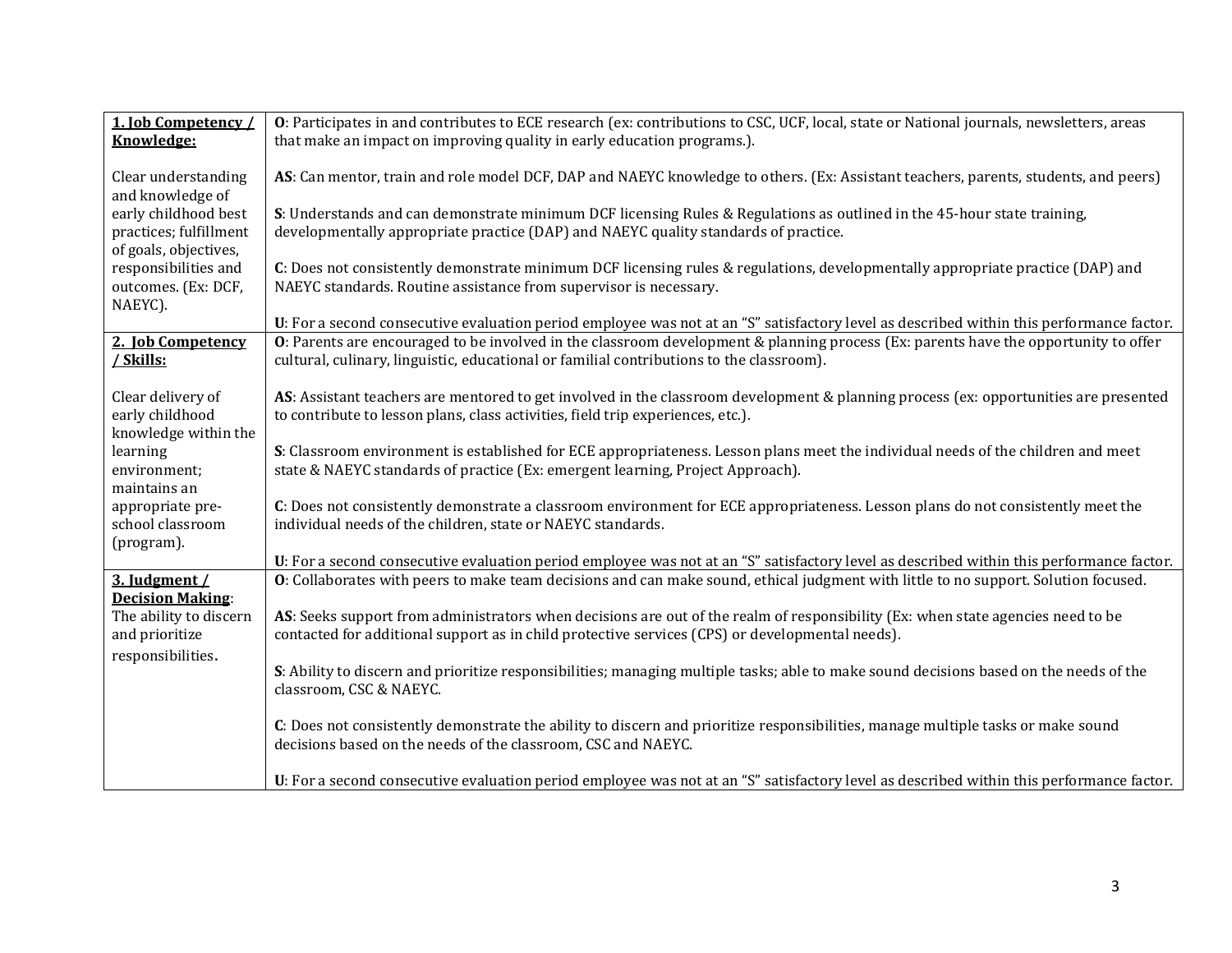| 4. Problem Solving:<br>Understanding the                                | <b>O</b> : When issues and / or problems arise, seeks opportunities to look for solutions that support CSC's growth and operation. Works<br>collaboratively with administration and co-workers to solve problems. |
|-------------------------------------------------------------------------|-------------------------------------------------------------------------------------------------------------------------------------------------------------------------------------------------------------------|
| needs of the early<br>childhood<br>environment and                      | AS: Seeks support from administrators when problems are out of the realm of job knowledge or skills (Ex: if an issue arises with a<br>family or a co-worker).                                                     |
| developing sound,<br>prompt and practical<br>solutions.                 | S: Can identify problems and seek immediate solutions. Follows the NAEYC Ethical Code of Conduct for ethical behavior.                                                                                            |
|                                                                         | C: Does not consistently identify problems, seek immediate solutions or follow the NAEYC Ethical Code of Conduct for Behavior.                                                                                    |
|                                                                         | U: For a second consecutive evaluation period employee was not at an "S" satisfactory level as described within this performance factor.                                                                          |
| 5. Initiative /<br><b>Adaptability to</b><br><b>Change:</b> Understands | O: Embraces change with enthusiasm and improves self-performance and assists other staff with changes (ex: can be a mentor, leader,<br>etc.).                                                                     |
| the need to take<br>initiative and the                                  | AS: Embraces change with enthusiasm and improves self-performance based on those changes.                                                                                                                         |
| importance of<br>adapting to change.                                    | S: Embraces changes with positive attitude and adapts performance to accept these changes.                                                                                                                        |
| Demonstrates<br>flexibility even in                                     | C: Does not embrace change with positivity or uses change to increase performance.                                                                                                                                |
| times of ambiguity.                                                     | U: For a second consecutive evaluation period employee was not at an "S" satisfactory level as described within this performance factor.                                                                          |
| 6. Parent<br>Partnerships:<br>Understands and                           | O: Assist parents with transitions to the next CSC age group and with supervisory support, seeks ways to assist parents, with<br>community resources and when necessary make referrals.                           |
| engages parents<br>within CSC, the<br>classroom, lesson                 | AS: Seeks to understand the importance of the parents' role and works to meet the parent's needs and involves parents in project<br>planning, activities and curriculum.                                          |
| planning and child<br>development.                                      | S: Engages parents with a warm, inviting atmosphere, building strong, solid relationships and invites parent participation in classroom<br>and CSC events and activities. Supports CSC's Open Door Policy.        |
|                                                                         | C: Does not consistently demonstrate warm, friendly parent partnerships, inviting atmosphere or invite parents to participate in<br>classroom or CSC events. Does not support CSC's Open Door Policy.             |
|                                                                         | U: For a second consecutive evaluation period employee was not at an "S" satisfactory level as described within this performance factor.                                                                          |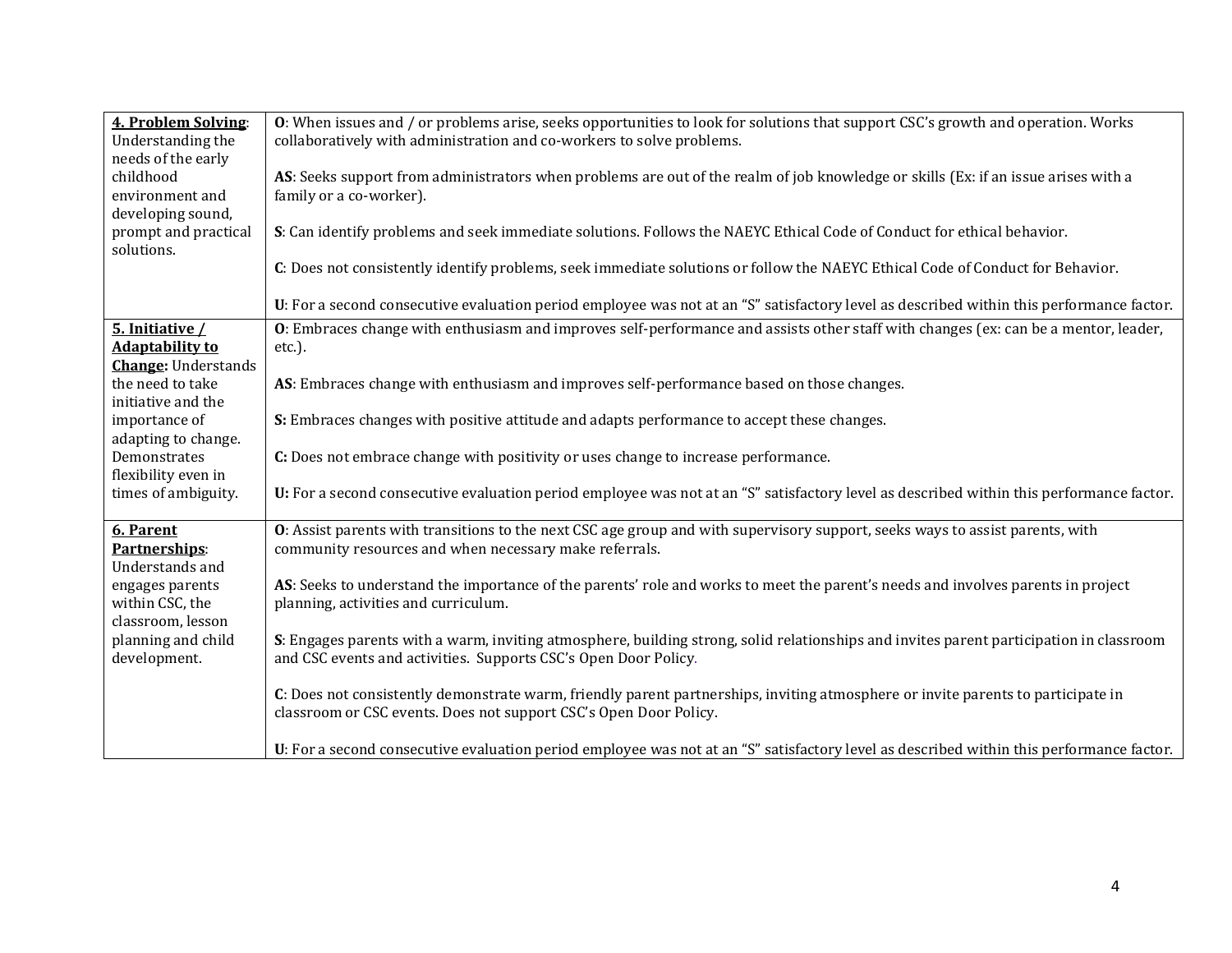| 7. Community                | O: Seeks opportunities to publish works or present at conferences and workshops on topics related to ECE with our ECE or ERCCD           |
|-----------------------------|------------------------------------------------------------------------------------------------------------------------------------------|
| <b>Partnerships - Early</b> | partners.                                                                                                                                |
| Childhood:                  |                                                                                                                                          |
| Understands and             | AS: Seeks opportunities to mentor ECE students connected with the UCF COE and ECE community.                                             |
| engages the UCF             |                                                                                                                                          |
| <b>College of Education</b> | S: Engages and seeks opportunities to collaborate with the UCF COE & ECE community.                                                      |
| (ECE), our ERCCD            |                                                                                                                                          |
| partners and the            | C: Does not consistently seek opportunities to collaborate with the UCF COE community or marketing of the CSC program.                   |
| early childhood             |                                                                                                                                          |
| community.                  | U: For a second consecutive evaluation period employee was not at an "S" satisfactory level as described within this performance factor. |
| 8. Community                | O: Seeks opportunities to collaborate with different departments and expand CSC's contact base within the UCF community.                 |
| <b>Partnerships - UCF:</b>  |                                                                                                                                          |
| Understands and             | AS: Represent CSC at departmental and university functions living the CREED with NAEYC standards and principles (Ex: present CSC in      |
| engages the                 | a positive light, showing support of colleagues, peers, parents, students and families).                                                 |
| department and the          |                                                                                                                                          |
| university to meet its      | S: Engages the UCF community through demonstration of its mission, vision and goals and engages the CSC volunteers and student           |
| mission, vision and         | parents by living the CREED values seeking opportunities to mentor and lead.                                                             |
| goals and students          |                                                                                                                                          |
| (Ex: CREED).                | C: Does not consistently demonstrate community engagement of the university mission, vision and goals or the CREED values.               |
|                             | U: For a second consecutive evaluation period employee was not at an "S" satisfactory level as described within this performance factor. |
| 9. Communication:           | O: Is able to discuss, explain and train in spoken and written word as described in the "AS" above satisfactory level.                   |
| Effective                   |                                                                                                                                          |
| communication both          | AS: Is effective in spoken and written word when communicating to ECE colleagues and can communicate and define the CSC,                 |
| in speaking and in          | department and university's mission, vision and goals.                                                                                   |
| writing.                    |                                                                                                                                          |
|                             | S: Is effective in spoken and written word when communicating to children (A-C interaction), families, staff and administrators.         |
|                             | C: Does not consistently demonstrate effective spoken or written word to perform job duties and/or demonstrates inappropriate            |
|                             | communication with partners, children (A-C Interaction), families, staff and administrators.                                             |
|                             |                                                                                                                                          |
|                             | U: For a second consecutive evaluation period employee was not at an "S" satisfactory level as described within this performance factor. |
|                             |                                                                                                                                          |
|                             |                                                                                                                                          |
|                             |                                                                                                                                          |
|                             |                                                                                                                                          |
|                             |                                                                                                                                          |
|                             |                                                                                                                                          |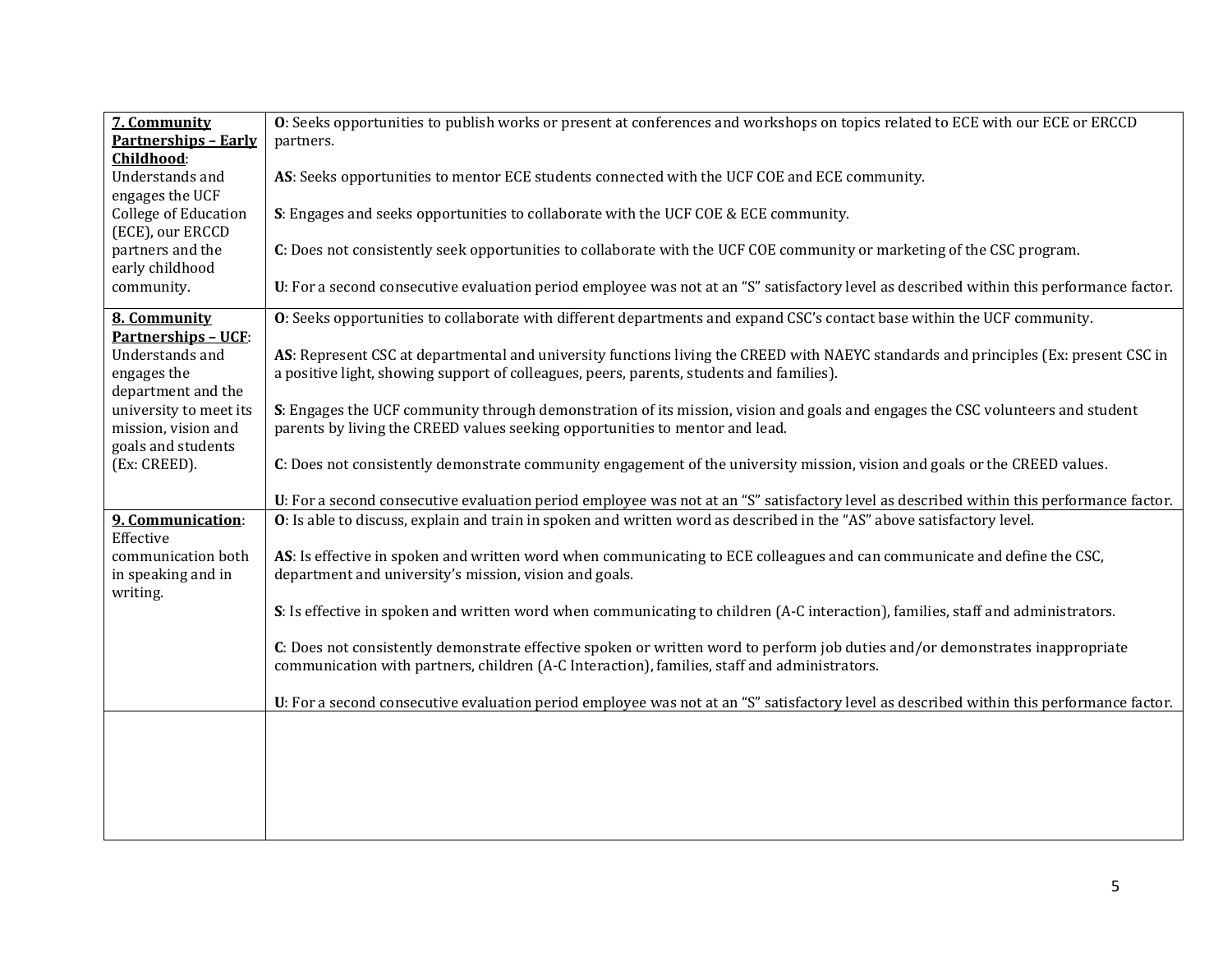| 10. Leadership /           | O: Demonstrates flexibility and a willingness to perform duties and responsibilities with minimal supervision and demonstrates           |
|----------------------------|------------------------------------------------------------------------------------------------------------------------------------------|
| Professionalism:           | flexibility to serve in a capacity outside of typical responsibilities.                                                                  |
| The ability to             |                                                                                                                                          |
| motivate, guide and        | AS: Can give direction with clear, thoughtful and tactful communication and can take direction with reflection and a willingness to make |
| instruct self and          | corrections when needed.                                                                                                                 |
| others; ability to take    |                                                                                                                                          |
| and give direction.        | S: Demonstrates ability to motivate, guide and instruct self and others in DCF, ECE, NAEYC, SDES and UCF principles.                     |
| Willing to perform         |                                                                                                                                          |
| other duties.              | C: Does not consistently demonstrate motivation and / or instruction of DCF, ECE, NAEYC, SDES and UCF.                                   |
| Demonstrates               |                                                                                                                                          |
| flexibility and works      | U: For a second consecutive evaluation period employee was not at an "S" satisfactory level as described within this performance factor. |
| with minimal               |                                                                                                                                          |
| supervision. (Ex:          |                                                                                                                                          |
| <b>Statement of Shared</b> |                                                                                                                                          |
| Values, Diversity          |                                                                                                                                          |
| Training, etc.).           |                                                                                                                                          |
| 11. Effective              | O: Keeps administration informed of any issues affecting school operations and supports administration with maintaining the NAEYC        |
| <b>Reporting:</b>          | Program Portfolio and standards of quality.                                                                                              |
| Submitting timely          |                                                                                                                                          |
| and accurate lesson        | AS: Keeps accurate records of all child attendance, portfolios and child information and maintains the records and sources of evidence   |
| plans, newsletters         | for NAEYC classroom portfolios (Ex: records kept annually and with current updated information).                                         |
| and reports.               |                                                                                                                                          |
|                            | S: Submits timely and accurate lesson plans (weekly on Thursday AM for the following week in Shared File), newsletters and written       |
|                            | communications. Keeps administration informed of any school issues.                                                                      |
|                            |                                                                                                                                          |
|                            | C: Does not consistently submit lesson plans in a timely manner for review.                                                              |
|                            |                                                                                                                                          |
|                            | U: For a second consecutive evaluation period employee was not at an "S" satisfactory level as described within this performance factor. |
|                            | Does not keep administration aware of any school issues.                                                                                 |
|                            |                                                                                                                                          |
|                            |                                                                                                                                          |
|                            |                                                                                                                                          |
|                            |                                                                                                                                          |
|                            |                                                                                                                                          |
|                            |                                                                                                                                          |
|                            |                                                                                                                                          |
|                            |                                                                                                                                          |
|                            |                                                                                                                                          |
|                            |                                                                                                                                          |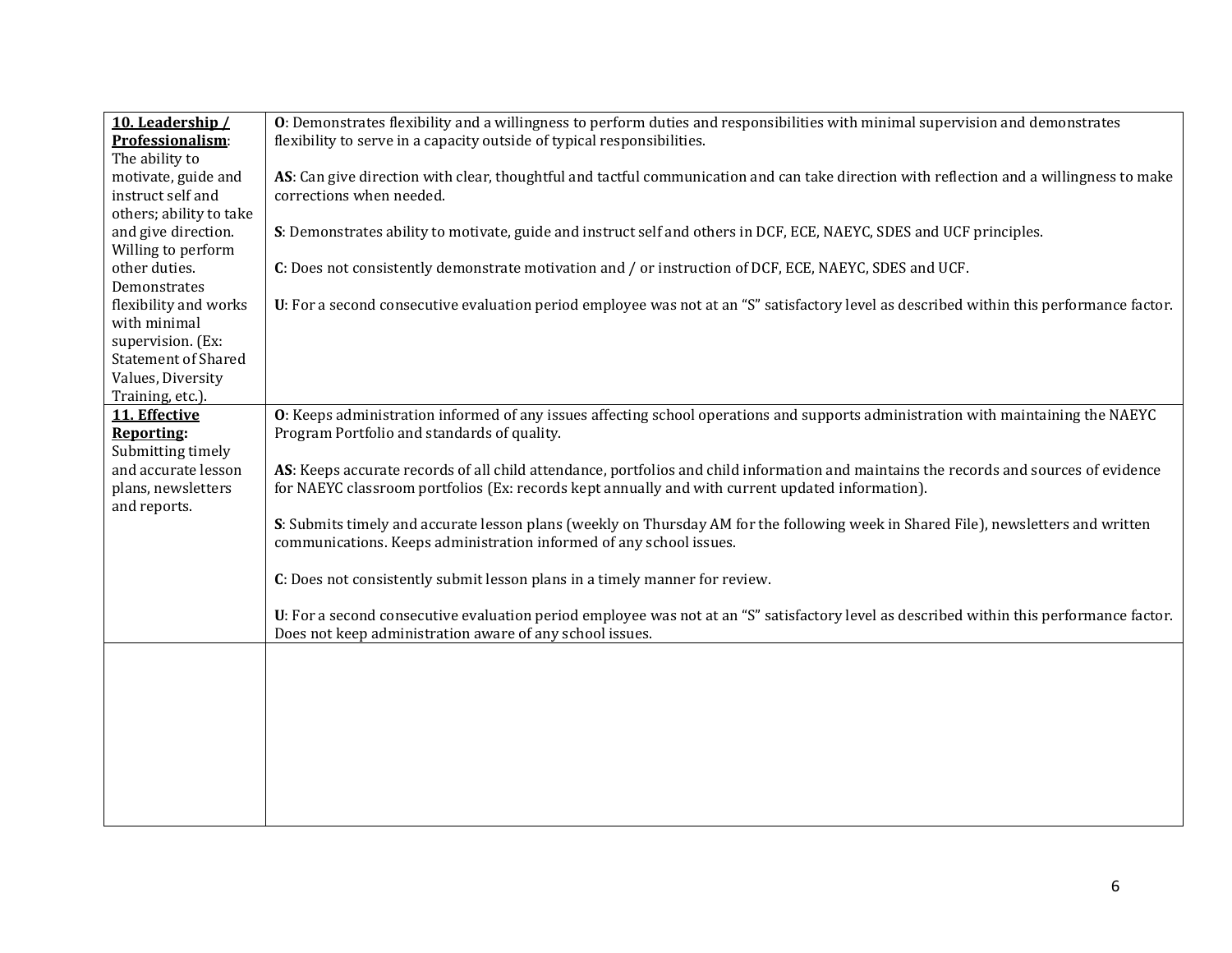| 12. Technology &<br><b>Technological</b> | O: Uses technology to affect the learning of children, families, students and/or colleagues (Ex: Power point presentations, green-screen,<br>MPEG movie making etc.).                                                   |
|------------------------------------------|-------------------------------------------------------------------------------------------------------------------------------------------------------------------------------------------------------------------------|
| <b>Resources:</b> Effective              |                                                                                                                                                                                                                         |
| use of university and<br>CSC technology, | AS: Seeks opportunities to acquire new technological skills and apply them in the classroom. (Ex: Enrolls in technical training offered by<br>SDES IT).                                                                 |
| including technology                     |                                                                                                                                                                                                                         |
| with children.<br>Acquisition of new     | S: Demonstrates efficiency with computers and technology to adequately complete and produce work for classroom and with children<br>as a part of the daily learning experience.                                         |
| technological skills                     |                                                                                                                                                                                                                         |
| for job effectiveness.                   | C: Does not consistently demonstrate efficient use of computers or technology to complete and produce work. Does not seek out<br>opportunities to increase new skills.                                                  |
|                                          | U: For a second consecutive evaluation period employee was not at an "S" satisfactory level as described within this performance factor.                                                                                |
| 13. Dependability                        | <b>O</b> : Attends and maintains a presence at local and / or state ECE functions (ex: at least once / year).                                                                                                           |
| and Attendance:<br>Punctuality and       | AS: Attends at least two (2) parent meetings per academic year (once / semester) and attends at least two (2) SDES department                                                                                           |
| reliability and                          | meetings per academic year (once/semester).                                                                                                                                                                             |
| commitment to CSC<br>and departmental    | S: Maintains adequate attendance for the workday and demonstrates reliability and flexibility. (Ex: staying late when needed, assisting                                                                                 |
| goals (Ex: Attendance                    | in another class when needed, etc.).                                                                                                                                                                                    |
| at CSPA and SDES                         |                                                                                                                                                                                                                         |
| meetings).                               | C: Does not consistently maintain adequate attendance; shows little flexibility or dependability.                                                                                                                       |
|                                          | U: For a second consecutive evaluation period employee was not at an "S" satisfactory level as described within this performance factor.                                                                                |
| 14. Professional<br><b>Growth and</b>    | O: Seeks and maintains annual memberships in early childhood organizations (NAEYC, High/Scope, NACCP, etc.) and /or seeks<br>opportunities to present at local, state or national conferences and train CSC colleagues. |
| <b>Development:</b> Seeks<br>skills and  | AS: Seeks opportunities to advance one's knowledge, skills and abilities (KSA) in the areas of ECE, seeking local and / or state trainings                                                                              |
| opportunities for                        | and / or with our ECE partners and experts.                                                                                                                                                                             |
| professional<br>enhancement and          | S: Maintains the minimal 10 hours / year in-service as required by DCF.                                                                                                                                                 |
| development.                             |                                                                                                                                                                                                                         |
|                                          | C: Does not consistently maintain the minimal 10 hours of in-service as required by licensing.                                                                                                                          |
|                                          | U: For a second consecutive evaluation period employee was not at an "S" satisfactory level as described within this performance factor.                                                                                |
|                                          |                                                                                                                                                                                                                         |
|                                          |                                                                                                                                                                                                                         |
|                                          |                                                                                                                                                                                                                         |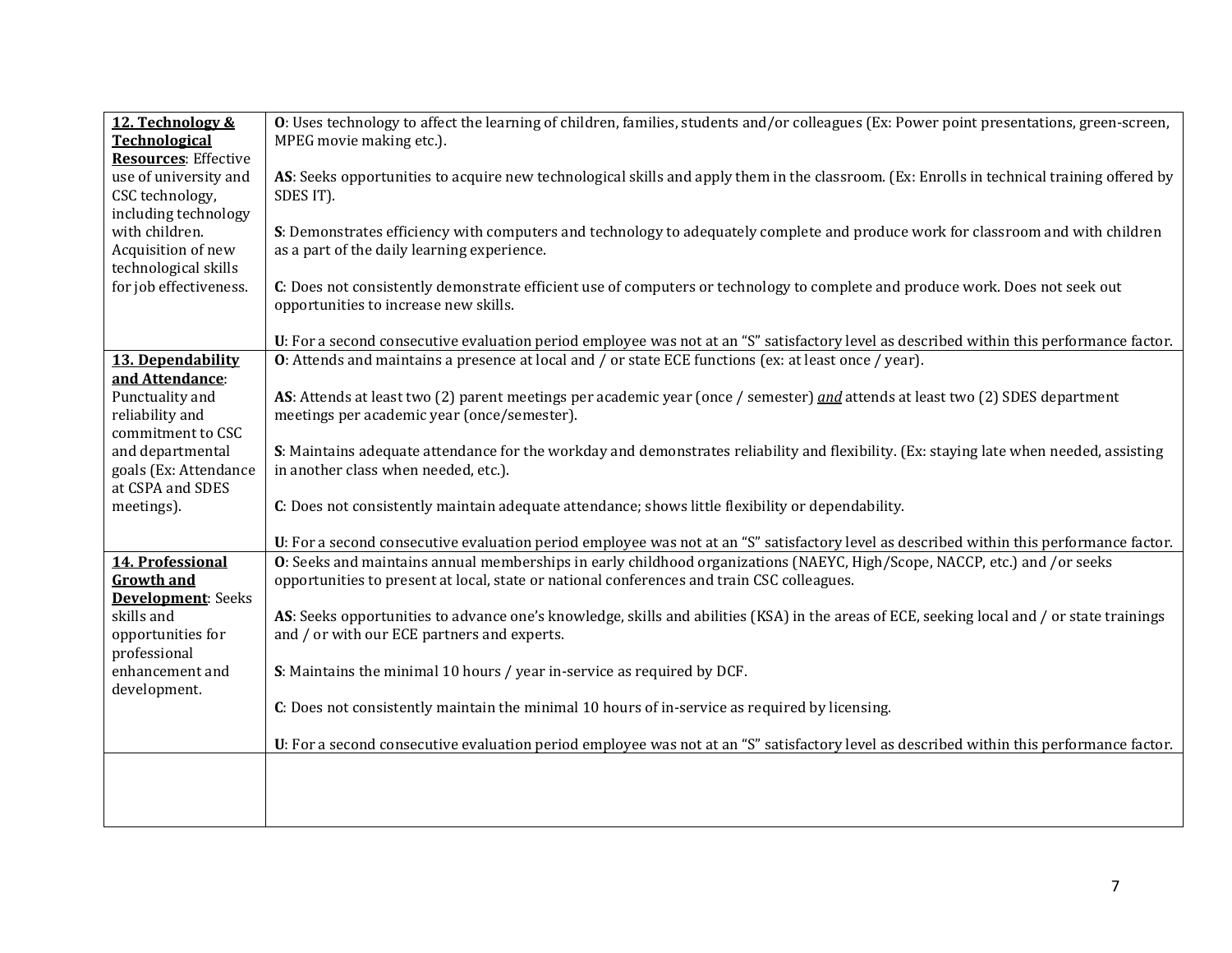| 15. Contributions to       | <b>O</b> : Is able to initiate and collaborate on research projects or initiatives that will move CSC into the next phase of its development. (Ex: |
|----------------------------|----------------------------------------------------------------------------------------------------------------------------------------------------|
| the University             | assisting in discussions about needs for the new facility; being an active part of grants or projects that will support CSC's acquiring new        |
| <b>Community: Positive</b> | materials or sustaining -refurbishing others). Supporting and participating in the CSC Institutional Effectiveness plan (IE plan) helping          |
| and productive             | to gather resources, documents and evidence in support of the plan.                                                                                |
| activities enhancing       |                                                                                                                                                    |
| the mission of the         | AS: Seeks field trips, visitor experiences and research opportunities that will meet the university's goals (Ex: refer to UCF mission,             |
| University. (Ex:           | vision & goals).                                                                                                                                   |
| University Goals 1-5).     |                                                                                                                                                    |
|                            | S: Seeks ways to get involved on campus at university functions and events (OSI, NTK, UCF Cares, ALLIES, etc.) Represents and markets              |
|                            | CSC to students at university functions and orientations.                                                                                          |
|                            |                                                                                                                                                    |
|                            | C: Does not consistently seek ways to involve oneself on campus.                                                                                   |
|                            |                                                                                                                                                    |
|                            | U: For a second consecutive evaluation period employee was not at an "S" satisfactory level as described within this performance factor.           |

| <b>Suggested Areas of</b><br>Improvement | 1. |
|------------------------------------------|----|
|                                          | 2. |
|                                          | 3. |
|                                          |    |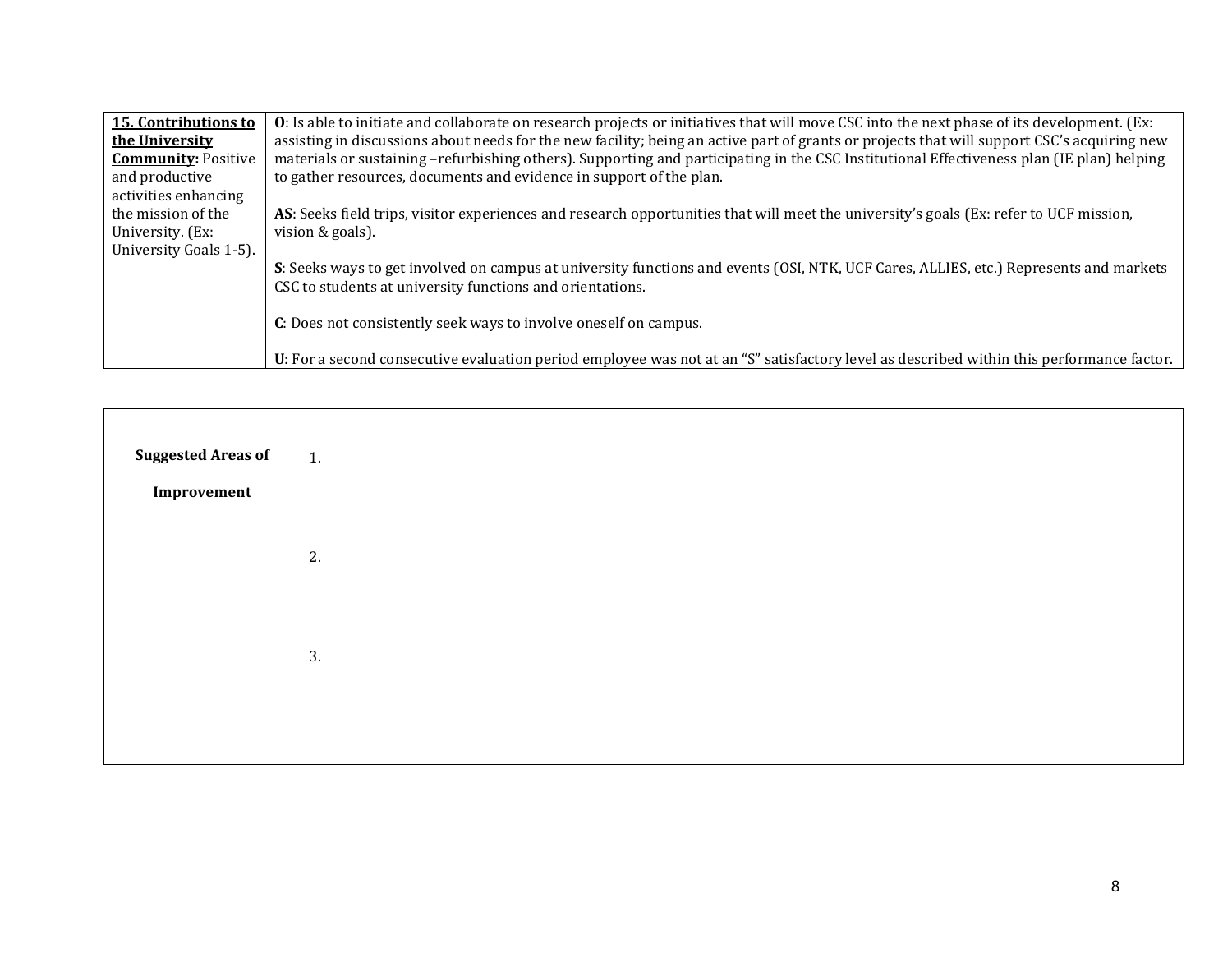| The following will be GOALS for the upcoming year. These will also relate to performance factors. |                                  |  |
|---------------------------------------------------------------------------------------------------|----------------------------------|--|
| <b>Goal I:</b>                                                                                    | Performance Factor (s) _________ |  |
|                                                                                                   |                                  |  |
| <b>Goal II:</b>                                                                                   | Performance Factor (s) _________ |  |
|                                                                                                   |                                  |  |
| <b>Goal III:</b>                                                                                  | Performance Factor (s) _________ |  |
|                                                                                                   |                                  |  |
|                                                                                                   |                                  |  |